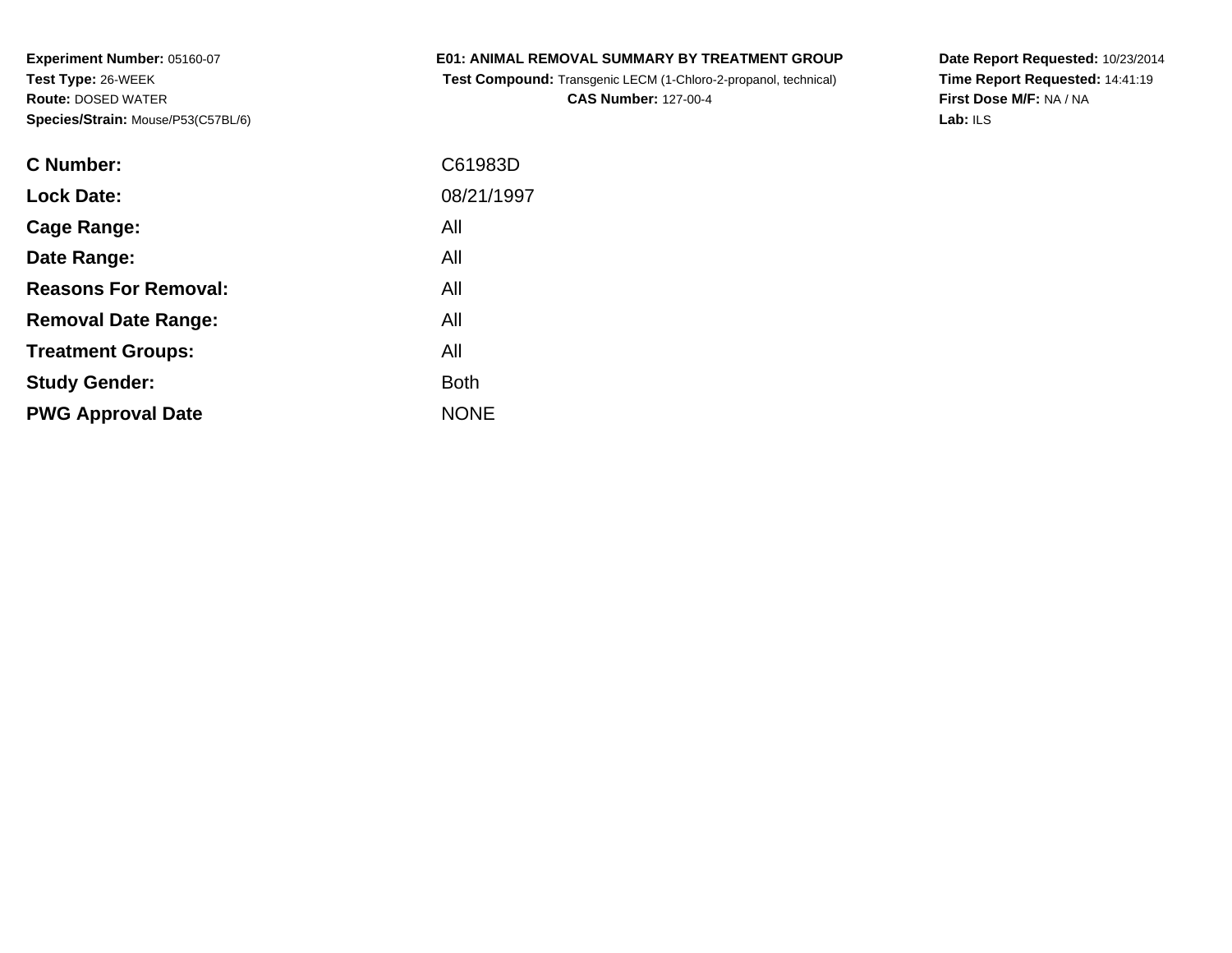## **E01: ANIMAL REMOVAL SUMMARY BY TREATMENT GROUP**

**Test Compound:** Transgenic LECM (1-Chloro-2-propanol, technical)

**CAS Number:** 127-00-4

**Date Report Requested:** 10/23/2014**Time Report Requested:** 14:41:19**First Dose M/F:** NA / NA**Lab:** ILS

### **MALE**

| <b>TREATMENT</b> | <b>Natural</b><br><b>Death</b> | Terminal<br><b>Sacrifice</b> |
|------------------|--------------------------------|------------------------------|
| 0 PPM            | U                              | 10                           |
| <b>250 PPM</b>   |                                | 9                            |
| 500 PPM          | C                              | 10                           |
| 1000 PPM         | U                              | 10                           |
| <b>TOTAL</b>     |                                | 39                           |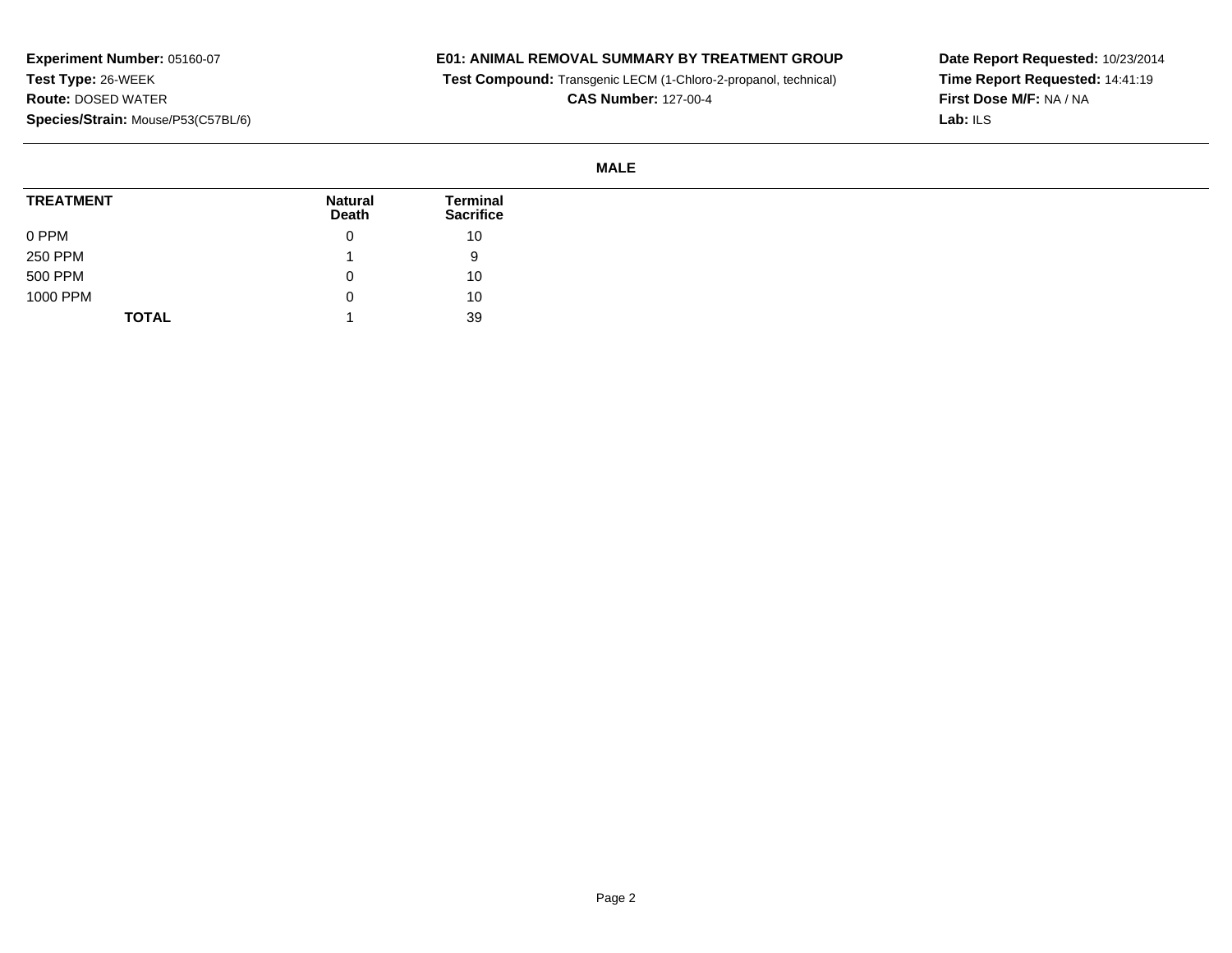### **E01: ANIMAL REMOVAL SUMMARY BY TREATMENT GROUP**

 **Test Compound:** Transgenic LECM (1-Chloro-2-propanol, technical) **CAS Number:** 127-00-4

\*\*\*END OF MALE DATA\*\*\*

**Date Report Requested:** 10/23/2014**Time Report Requested:** 14:41:19**First Dose M/F:** NA / NA**Lab:** ILS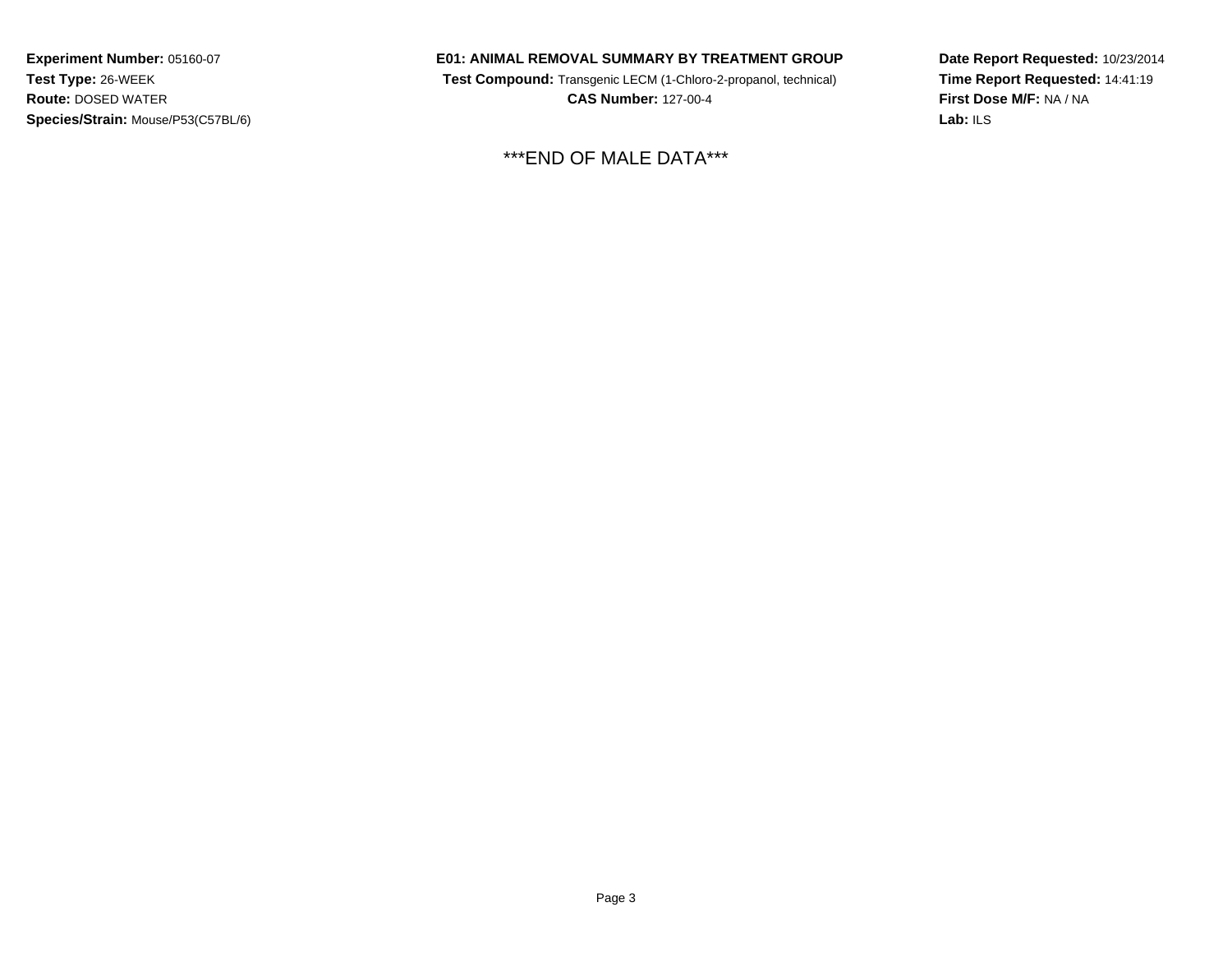# **E01: ANIMAL REMOVAL SUMMARY BY TREATMENT GROUP**

**Test Compound:** Transgenic LECM (1-Chloro-2-propanol, technical)

**CAS Number:** 127-00-4

**Date Report Requested:** 10/23/2014**Time Report Requested:** 14:41:19**First Dose M/F:** NA / NA**Lab:** ILS

### **FEMALE**

| <b>TREATMENT</b> | <b>Natural</b><br>Death | Terminal<br><b>Sacrifice</b> |
|------------------|-------------------------|------------------------------|
| 0 PPM            | <u>_</u>                | 8                            |
| 250 PPM          | O                       | 10                           |
| 500 PPM          |                         | 10                           |
| 1000 PPM         | U                       | 10                           |
| <b>TOTAL</b>     | <u>.</u>                | 38                           |